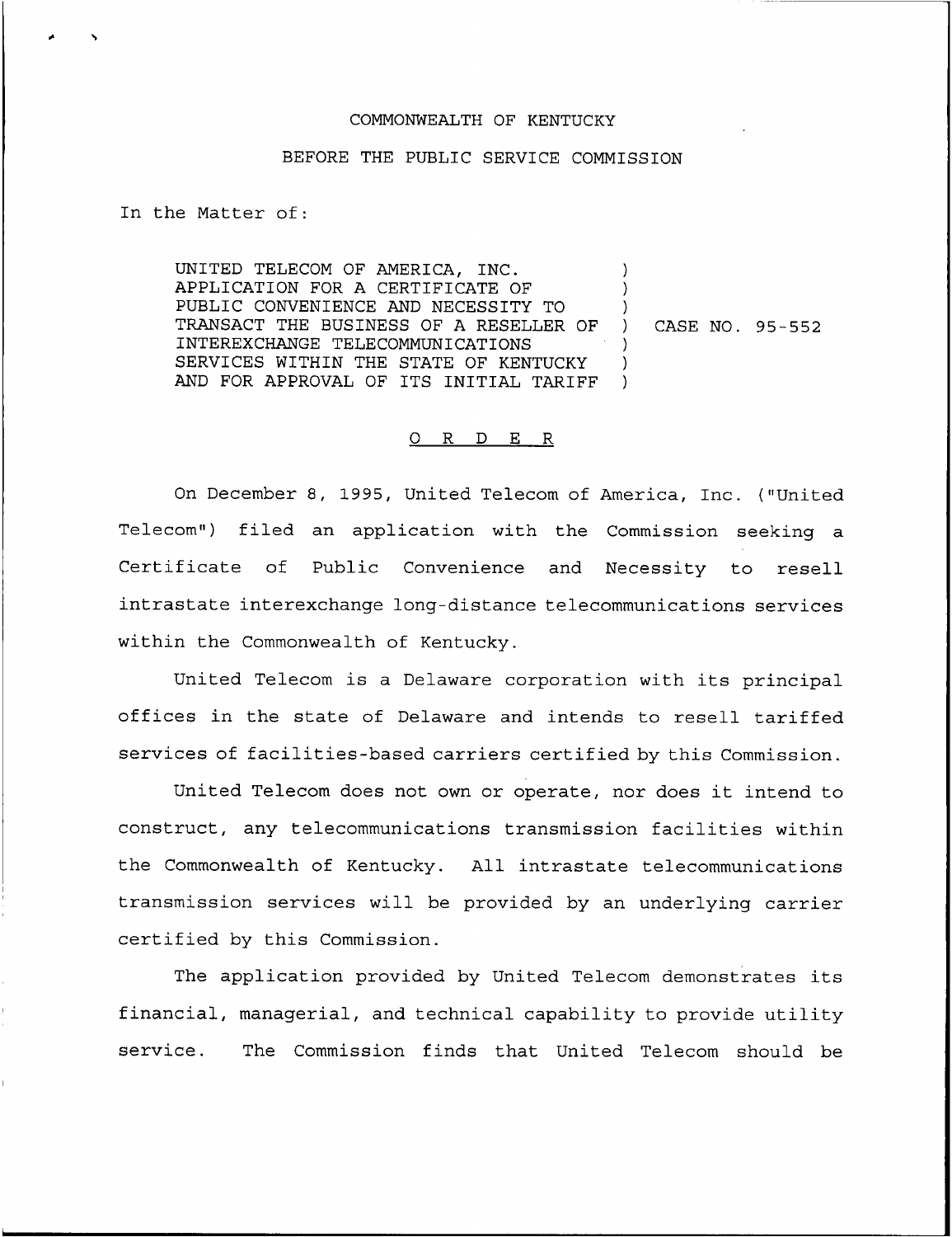authorized to resell intrastate interexchange long-distance telecommunications services within the Commonwealth of Kentucky.

United Telecom filed its proposed tariff on December 8, 1995. The Commission finds that the rates proposed by United Telecom should be approved as the fair, just, and reasonable rates to be charged.

In Administrative Case No. 306,<sup>1</sup> the Commission stated the importance of eliminating possible customer confusion arising from the name of the billing service, rather than the name of the provider of telecommunications services, appearing on the bill. Accordingly, United Telecom should ensure that its name appears prominently on all bills issued to customers for services rendered.

The Commission, having considered the evidence of record and being otherwise sufficiently advised, HEREBY ORDERS that:

1. United Telecom be and it hereby is granted authority to resell intrastate interexchange long-distance telecommunications services within the Commonwealth of Kentucky on and after the date of this Order.

2. United Telecom shall ensure that its name appears prominently on all bills issued to customers for services rendered.

3. United Telecom's authority to provide service is strictly limited to those services described in this Order and United Telecom's application.

 $\mathbf{1}$ Administrative Case No. 306, Detariffing Billing and Collection Services, Order Dated April 30, 1990.